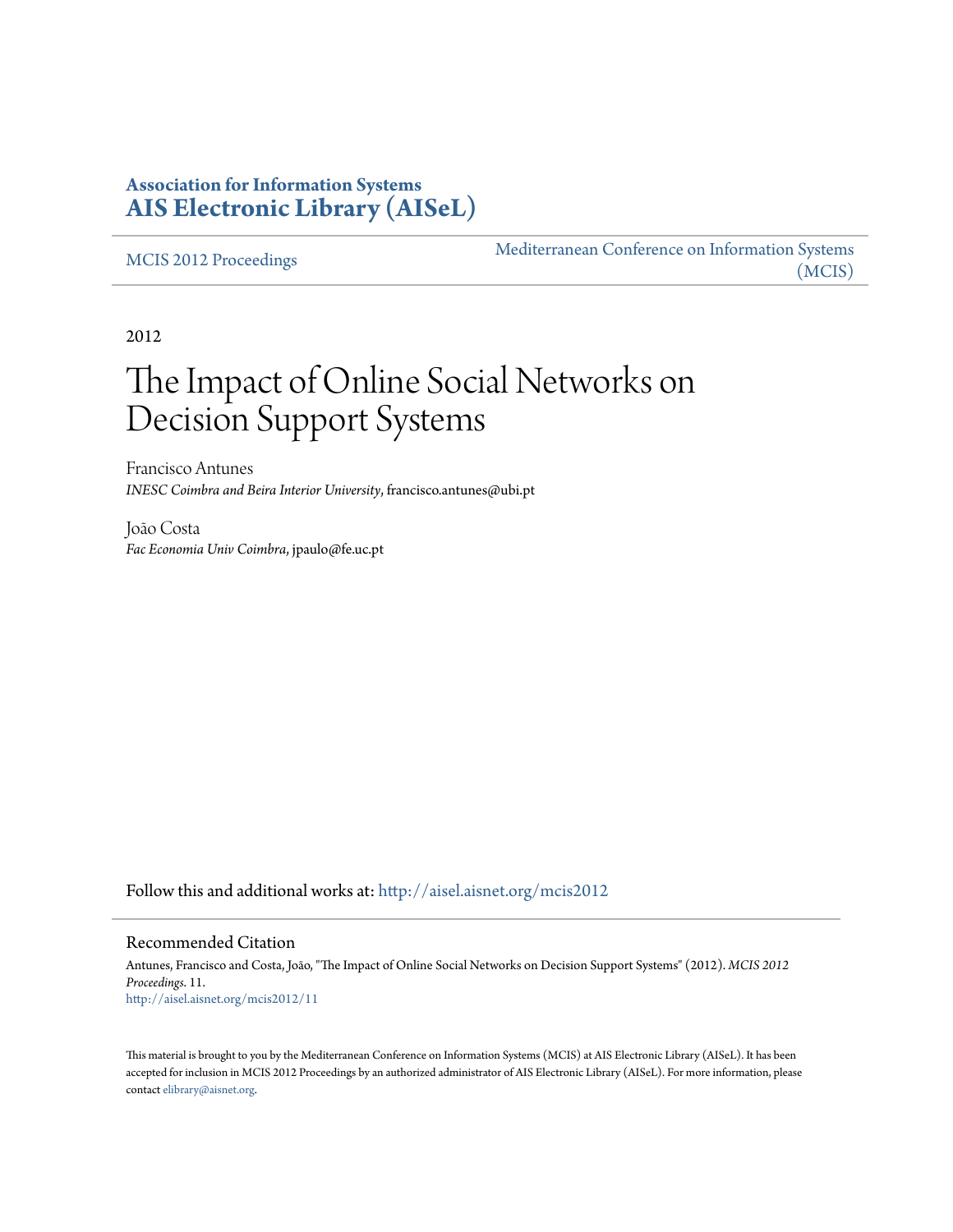# THE IMPACT OF ONLINE SOCIAL NETWORKS ON DECISION SUPPORT SYSTEMS

- Antunes, Francisco, Management and Economics Department, Beira Interior University and INESC-C, R. Antero de Quental, 199, 3000-033, Coimbra, Portugal, francisco.antunes@ubi.pt
- Costa, João Paulo, Faculty of Economics, Coimbra University and INESC-C, R. Antero de Quental, 199, 3000-033, Coimbra, Portugal, jpaulo@fe.uc.pt

#### Abstract

*It is commonly accepted that online social networking and decision support systems are two intertwined research fields. However, as the extent of such interconnection is still quite scarce, we underwent a large study of these research fields, over a time-span of eight years (from 2003 until 2010).* 

*Previous research on this matter had already determined that many concepts are encompassed by*  both online social networking and decision support systems research. Due to the large number of *concepts and using clustering techniques, we were able to determine four concept clusters, namely: the technical infrastructure, online communities, network analysis and knowledge management.* 

*After determining the referred concept clusters, we intended to gain further knowledge on how those concepts influenced DSS related research, specifically in terms of their actual support of the three traditional decision-making phases, namely the intelligence, design and choice phases. Not only had we wanted to determine the actual contribution of each cluster to the support of the phases of decision-making process, but also we wanted to perceive the interconnections among the concept clusters themselves, for which we used structural equation modeling techniques.* 

*The results presented in this paper evidence that not only online social networks are being used as a technical infrastructure to support the three decision making phases and to support knowledge management and online communities, but also that the other clusters only regard the intelligence phase of the decision process.* 

*Keywords: online social networks, decision support systems.*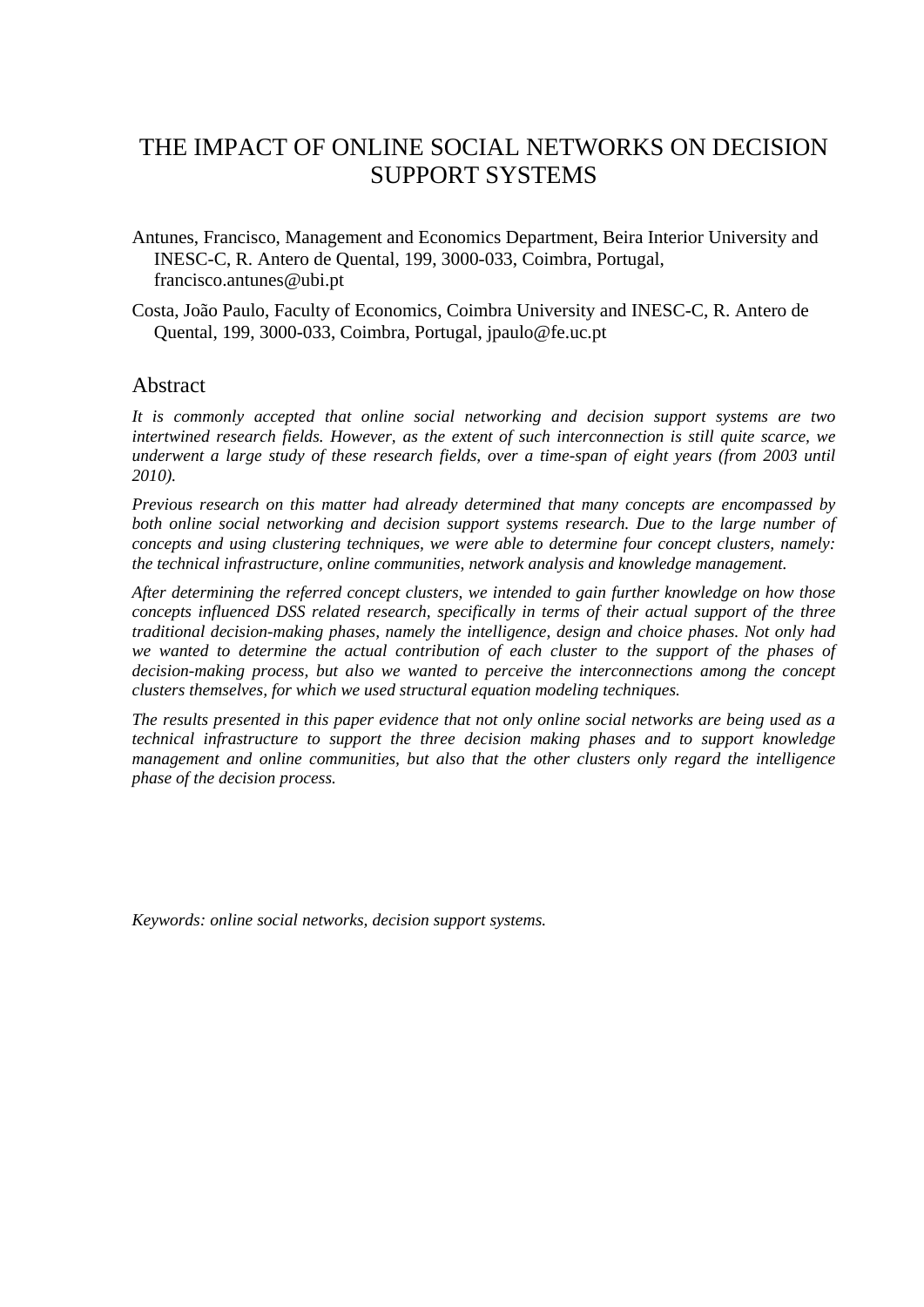### **1 INTRODUCTION**

Online social networking is almost omnipresent in nowadays personal life. However, recent research has revealed that such effect is rather potential than real, in business contexts (Lagger, 2009). The terms "Web 2.0" and "Web 3.0" have become such a commonplace that companies are now pasting it on as a marketing buzzword, with no real understanding of what it really means (O'Reilly, 2011) or real application of its features, to fulfil its potential.

In order to understand the state-of-the-art of the decision support systems (DSS) research and its actual interconnection with online social networking (at both technical and social related levels), we underwent a large study using a thorough analysis of four major bibliographic resources: ISI WOK, SCOPUS, SCIRIUS and EBSCO. To the best of our knowledge, no other study of this extent has been performed until now.

This paper presents the most relevant concepts of the analyzed online social networking and decision support systems research literature, based on both manual and automatic text extraction procedures from the above-mentioned bibliographic resources. As the interconnections of online social networking and decision support systems concepts were encompassed within the text, we resorted to network text analysis theory, as it assumes that language and knowledge can be modelled as networks of words and relations, encoding links among words to construct a network, analyzing the existence, frequencies, and covariance of terms or concepts. Baring in mind that, within the context of semantic network analysis, a concept is a single idea represented by one or more words (Carley, 1997), we used social network analysis tools to process and represent the obtained network of concepts.

The relevance of the obtained concepts was determined using the eigenvector centrality measure, as it determines the relative influence of concepts within the network. The underlying reason is that it assigns relative scores to all nodes in the network, based on the concept that connections to highscoring nodes contribute more to the score of the node in question than equal connections to lowscoring nodes (Bonacich, 2007; Ruhnau, 2000). Due to the large number of concepts we ran a modularity analysis of the concepts, in order to detect and study underlying concept clusters (communities), based on the Louvain method, which is specially fit for very large networks (Blondel et al., 2008). The process returned four clusters (technological infrastructure, network analysis, knowledge management and online communities), which represent the contact issues of both fields of research (please see Antunes and Costa, 2012 for further insights).

After determining the referred concept clusters we intended to gain further knowledge on how those concepts influenced DSS related research, specifically in terms of their actual support of the three traditional decision-making phases (Simon, 1977), namely the intelligence, design and choice phases. Not only had we wanted to determine the actual contribution of each cluster to the support of the phases of decision-making process, we also wanted to perceive the interconnections among the concept clusters themselves. To do so, we used structural equation modelling techniques. The results of this analysis are shown in section 4.

We present in the next section, the process of publication collecting, which was the basis for this study. Then, in section 3 we present the analysis with the social network techniques. Section 4 presents the exploratory study using structural network equation modelling techniques. The final section summarizes the main conclusions of this study, as well as some future research directions.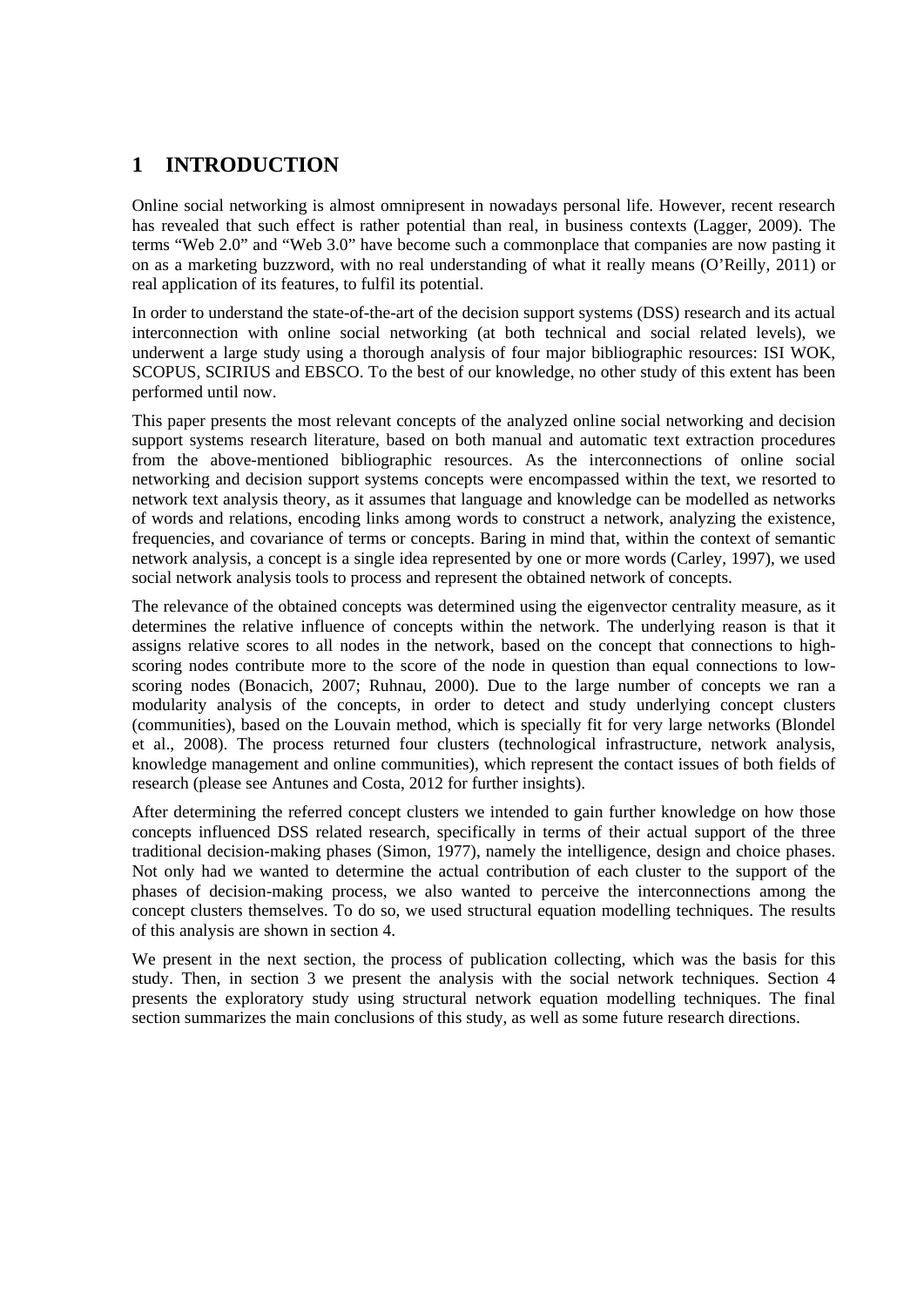# **2 DATA GATHERING**

The time-span of published research chosen for this project is 2003–2010. The initial year is the one when the first publication explicitly dedicated to online social networks, according to Boyd and Ellison (2007), occurred.

We used four major bibliographic indexing resources: ISI Web of Knowledge (Science Citation Index Expanded; Social Sciences Citation Index; Arts & Humanities Citation Index; Conference Proceedings Citation Index – Science and Social Science & Humanities –; Current Chemical Reactions; Index Chemicus); SCOPUS (Life Sciences; Health Sciences); SCIRIUS; and EBSCO (Academic search complete). These bibliographic sources provided us the necessary grounds for searching information with scientific indexation across distinct scientific domains (as opposed to internet free content, such as commercial sites and blogs, whose validity is, most of the times, author dependent).

As we knew that using a "([DSS] AND [Web 2.0])" approach would lead us just to technical papers on DSS and internet technology, we decided to opt for a different approach, combining key concepts from both DSS (Arnott and Pervan, 2008) and online social networking (Boyd and Ellison, 2007; McAfee, 2006; Richter et al., 2011).

#### DSS concepts:

- Decision support system (Personal Decision Support System/Group Decision Support System): A system developed to support (a) decision task(s);
- Group Support Systems: the use of a combination of communication and DSS technologies to facilitate the effective working of groups tangled with (a) decision task(s);
- Negotiation Support Systems: DSS where the primary focus of the group work is negotiation between opposing parties;
- Intelligent Decision Support Systems: the application of artificial intelligence techniques to decision support;

• Knowledge Management-Based DSS: systems that support decision making by aiding knowledge storage, retrieval, transfer and application by supporting individual and organizational memory and inter-group knowledge access;

• Data Warehousing: systems that provide large-scale data infrastructures for decision support;

• Enterprise Reporting and Analysis Systems: enterprise focused DSS including executive information systems, business intelligence, and more recently, corporate performance management systems. Business intelligence tools access and analyze data warehouse information using predefined reporting software, query tools, and analysis tools.

Online social networking concepts:

Internet social networking: refers to the phenomenon of social networking on the Internet. As such, the concept subsumes all activities by Internet users with regard to extending or maintaining their social network.

• Social network sites: web-based services that allow individuals to construct a public or semipublic profile within a bounded system, articulate a list of other users with whom they share a connection, and view/traverse their list of connections and those made by others within the system. The nature and nomenclature of these connections may vary from site to site.

• Social software: wikis, micro-blogging and social bookmarking services are types of social software. In an enterprise context, feature-wise, social software is closely related to groupware, though social software originates from the public Internet and is heavily shaped by its users.

• Enterprise 2.0: it describes the adoption of social software in an enterprise context. Much as internet social network denotes the phenomenon and refers to the application of social network software as its main enabling technologies, Enterprise 2.0 refers to the phenomenon of a new participatory corporate culture (with regard to communication and information sharing), which is based on the application of various types of social software technologies. It describes a wider approach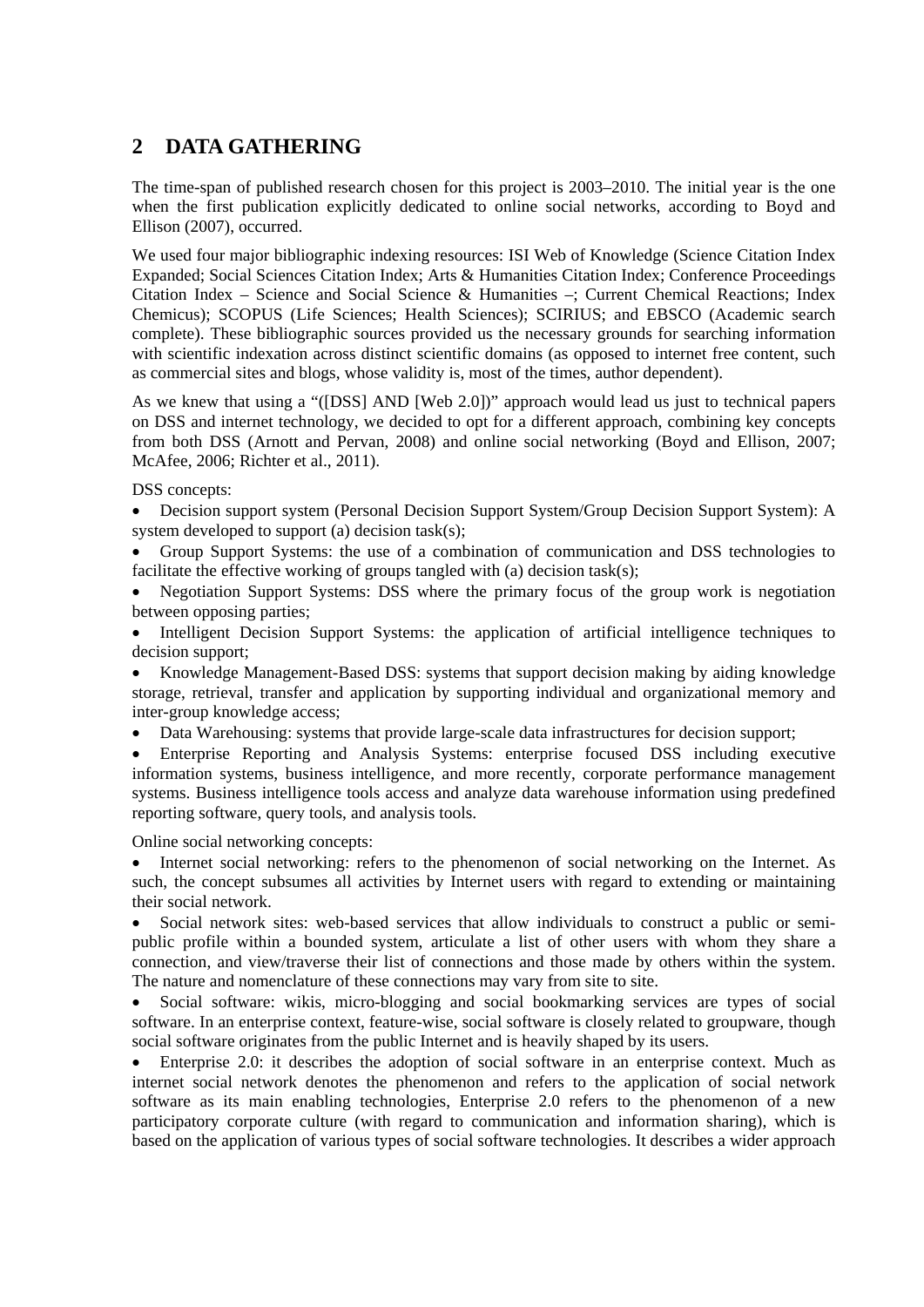that advocates a new organization culture of participation, inclusion, and sharing, rather than simply adopting social software.

• Enterprise social networking: refers to the phenomenon of social networking in an enterprise context, whether using intranet social network or referring to the organizational usage of public social network sites.

After retrieving each data set from the selected data sources, the resulting database presented almost 1.000 records, which needed additional processing. This processing was achieved using SQL (structured query language) in order to perform actions like: the removal of duplicates; the repairing of fields' data types; the removal of abstract books, etc. After completing these steps, the dataset was reduced to 499 records, which needed 'human' processing.

The first 'human' step was to read all the abstracts in order to eliminate papers that were completely out of the scope of this study. Although our search keywords widely narrowed the search within each data source, their data extractors did not differentiate the body of the papers from their references section, for instance. The list of papers was reduced to 326. These ones underwent a thorough reading, in order to assess their contribution to our study. At the end of the process, only 89 papers were selected as an actual interconnection of the decision support systems and online social networking research.

# **3 SOCIAL NETWORK ANALYSIS**

As the basis to ascertain the influence of online social networking on DSS are the above-mentioned bibliographic resources, it implied that the required information was text-based and that the interconnections of online social networking and DSS concepts were encompassed within the text. To extract and analyze such relationships, network text analysis theory stands on the assumption that language and knowledge can be modelled as networks of words and relations, encoding links among words to construct a network of linkages, analyzing the existence, frequencies, and covariance of terms or concepts. Knowing that within the context of semantic network analysis, a concept is a single idea represented by one or more words, concepts are equivalent to nodes in social network analysis (SNA) (Carley, 1997). Consequently, SNA metrics are applicable to our study.

As complex socio-technical systems, online social networking and decision support are dynamic systems. Analyzing such complexity requires tools that go beyond traditional SNA and link analysis (Carley et al., 2007), namely through Dynamic Network Analysis (DNA), which combines the methods and techniques of SNA and link analysis with multi-agent simulation techniques. To that purpose we used the Automap CASOS (Computational Analysis of Social and Organizational Systems) toolkit to extract the relationship network among concepts of online social networking and decision support systems. AutoMap is a text mining tool that enables the extraction of network data from text, namely four types of information: content (concepts, frequencies and meta-data such as sentence length); semantic networks (concepts and relationships); meta-networks (ontologically coded concepts and relationships – named entities and links); and sentiment and node attributes (attributes of named entities).

We pre-processed the involved text files, manually removing the references and acknowledgments sections. We also created a personalized thesaurus from all the abstracts, in order to replace possibly confusing concepts with a more standard form (e.g. web 2.0, became "web\_2d0"; decision support systems, became "dss"; business intelligence, became business intelligence; etc.) to be applied to all papers. The identification of Named-Entities was also performed using the corresponding Automap tool, in order to create a "delete-list" to remove the references to authors. In addition, all numbers were removed from the text, as well as special characters. Pronoun resolution was also performed using Automap.

To calculate the network metrics, as well as its visualization, we used the open source Gephi 0.8 (beta) software, which is easily integrated with Automap and DNA. Gephi has been used in extensive peer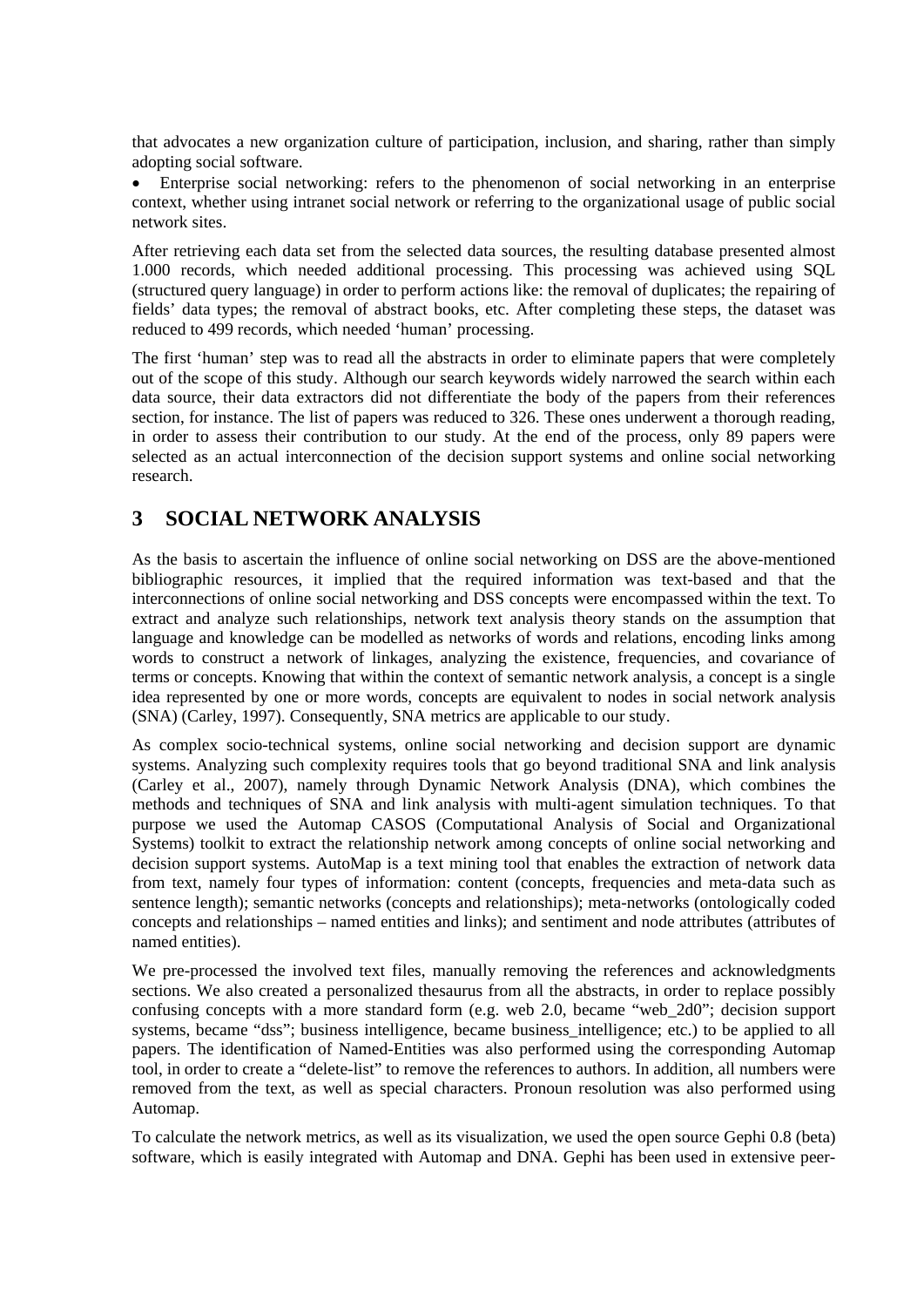reviewed scientific research (journals, conferences, workshops and thesis), providing a powerful, freeof-charge, intuitive and easy-to-use analysis tool.

Although several centrality measures can be used to identify key members playing important roles in a network (such as degree, betweenness, and closeness, see, for instance, Freeman, 1978-1979, for further details), we chose Eigenvector centrality as the measure to determine the relative influence of concepts within the network. The underlying reason is that it assigns relative scores to all nodes in the network, based on the concept that connections to high-scoring nodes contribute more to the score of the node in question than equal connections to low-scoring nodes (Bonacich, 2007; Ruhnau, 2000). If we rank nodes by Eigenvector centrality, we can determine the key nodes (concepts) in the network. In order to obtain an understandable network representation and due to the large number of involved concepts, we limited (filtered) the concepts to those baring an Eigenvector centrality greater or equal to 0.15 (reminding that the values were encompassed within 0 and 1).

In spite of the fact that the concept network presents an interesting overview of the overlapping concepts of online social networking and DSS research, it is quite poor at revealing the thematic interconnection of the research field, which is, after all, our purpose. To obviate this problem, we ran a modularity analysis of the concepts, in order to detect and study underlying concept clusters (communities), based on the Louvain method implemented on Gephi 0.8 (beta), which is specially fit for very large networks (Blondel at al., 2008).

#### **3.1 Results**

The results returned four concept clusters (again, please see Antunes and Costa, 2012 for further insights):

Technical infrastructure (TI) – It represents the concepts which stand for involved technical elements. The technical infrastructure encompasses research that elaborates, develops, proposes and analyzes social networking infrastructures, for distinct underlying purposes (data-gathering purposes, information extraction, taxonomy building, web-computing, consumer support, decision automation, etc.).

Online communities (OC) - This cluster focuses on people, users, teams, which points to community interaction. Instead of focusing on the network topology, it provides a focused view on the effects of online social networking among established online communities, baring distinct decision purposes or options (academic, acquaintance, leisure, etc.). In addition, research is directed towards group dynamics (formation, cohesion, behaviour, etc.) and its effects (actual or perceived) among specific online communities.

Network analysis (NA) – It encompasses a networked analysis of organization, companies and distributed structures. Although directly related to online communities, the main focus of this research lies on the description, community detection, visualization of social networks, to provide interpretation and decision support according to the social network topology, by means of social network analysis measures (centrality, betweenness, closeness, degree, etc.).

Knowledge management (KM) - Finally, the last cluster represents knowledge management activities, especially around collaboration. The main focus of this theme is to address online social networking (and the so-called "wisdom of the crowds"), using the lens of knowledge management, namely its use (actual and perceived), usefulness and setbacks towards the objectives of knowledge creation, sharing, encoding, retrieval and representation.

### **4 STRUCTURAL EQUATION MODELING**

After finding the previous concept clusters, we wanted to find their interconnection and impact on DSS, namely on their actual contribution in supporting the phases of the decision-making process (as defined by Simon, 1977). To accomplish this task, we underwent an exploratory study using structural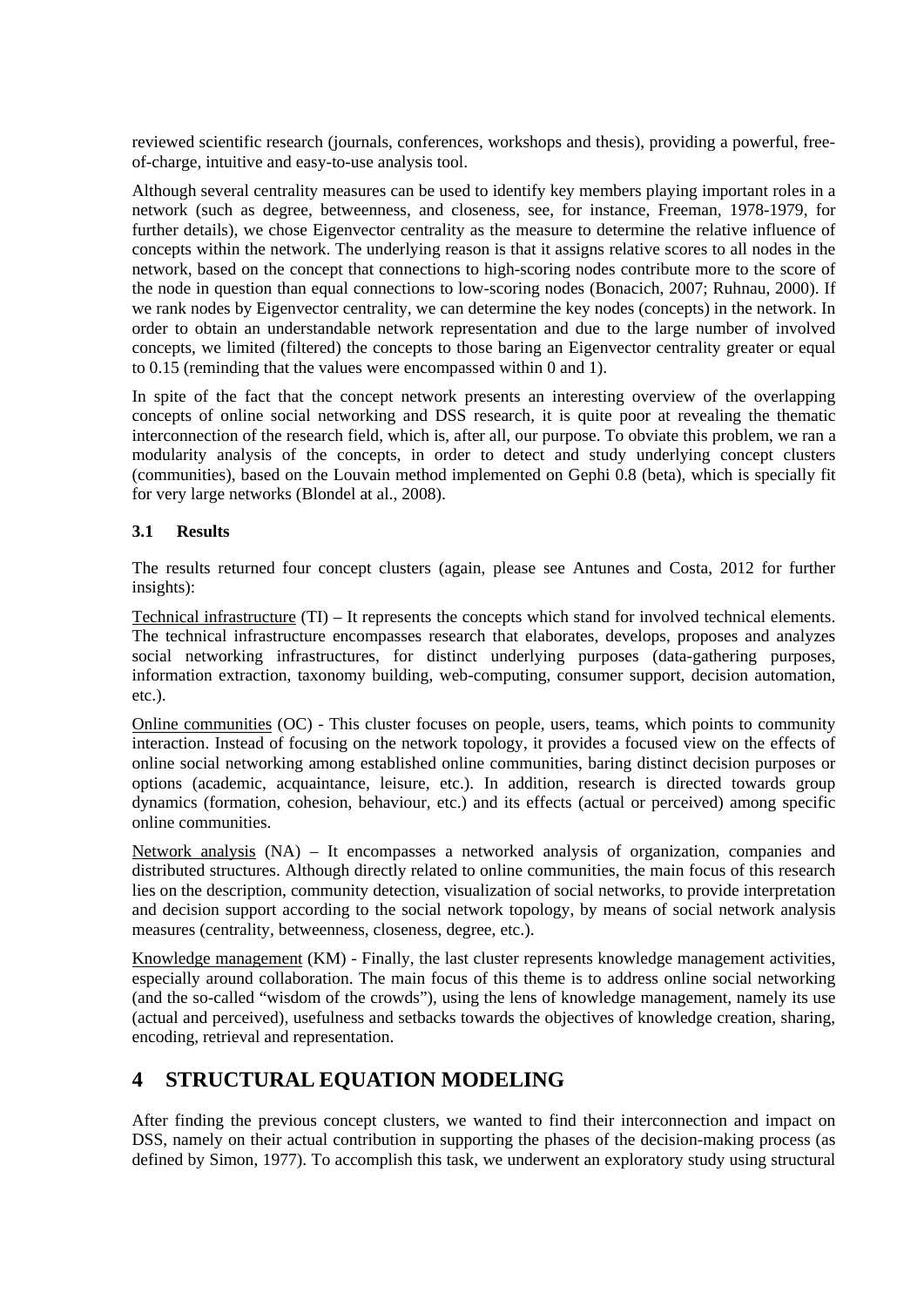equation modelling (SEM). SEM is essentially a path analysis baring a structural model (Kline, 1998). Path analysis is a method, developed by Sewall Wright (Wright, 1934), in which path models with multiple variables are analyzed, and where each variable is standardized. Path analysis is used to describe the directed dependencies among those variables and, therefore, suitable as a confirmation tool, trying to confirm certain pre-established hypotheses, usually causal, or as an exploratory tool, trying to find dependencies among variables. In this latter case, there is no previous model or hypothesis and, after finding significant dependencies among standardized variables, path models can be built. This was the followed strategy.

In order to model the DSS concepts we considered the three main phases that can be found in a decision process and supported by a DSS (Simon, 1977) – the so-called traditional decision-making process: intelligence (DSS-I), design (DSS-D), and choice (DSS-C). Problem finding, analysis and definition occur during the intelligence phase, where divergence is supported through the generation of alternatives and, as the alternatives are evaluated by a group, the convergence process evolves. During the design phase, possible solutions to the problem are generated usually followed by the merging of related ideas and elimination of redundant or irrelevant ones, through a structuring process that might include the elicitation of criteria and their relative importance, as well as the explicitation of a value system. Choice involves divergent evaluation of the previous set of idea and convergent selection, possibly following an iterative process.

In summary, the variables within our SEM exploratory study were the four main concepts found with SNA techniques and the three DSS concepts: Technical Infrastructure (TI), Online Communities (OC), Network Analysis (NA), Knowledge Management (KM), Support to Intelligent Phase (DSS-I), Support to Design Phase (DSS-D) and Support to Choice Phase (DSS-C).

We built a questionnaire with 26 questions about the connections among the seven concepts related to the considered variables and we used a Likert scale to answer those questions. The typical question is resembles the following: "In this article there is a strong connection between online technical infrastructure and online communities". The Likert scale had seven levels ranging from "Very strongly agree" (7) to "Very strongly disagree" (1). The questionnaire was answered regarding the 89 papers that allowed the exploratory SEM study.

In order to conduct the exploratory SEM study we used the WarpPLS 2.0 tool (Kock, 2010a, 2010b, 2011). This tool can be downloaded from (http://www.scriptwarp.com/warppls/). It is a powerful partial Least Squares based SEM tool that identifies linear and nonlinear relationships and estimates path coefficients. It also calculates p-values and model fit indices. We performed several tests considering lots of different models and we used the p-values and the ARS fit index in order to choose the significant models. The p-value is the probability of obtaining a test at least as significant as the one that was actually observed, assuming that the null hypothesis is true. We rejected the null hypothesis when the p-value was lesser than 0.01 and we considered the path to be statistically significant. The ARS is the average R-squared value and in the case in which the paths are significant, the best model is the one with the highest ARS. The paths coefficients are standardized weights of the regressions and are usually noted by the Greek letter $\beta$ .

#### **4.1 Results**

The significant models and path coefficients are depicted in Figures 1, 2, 3 and 4, determined by the Technological Infrastructure (TI), Network Analysis (NA), Knowledge Management (KM) and Online Communities (OC), respectively.

When comparing these models, we can see that online social networks research has been focusing on TI, as there are more paths involved (Figure 1), and it is throughout this concept that the three phases of decision support are being achieved. Moreover, TI is also impacting the intelligence phase support through OC and KM. Finally, TI impacts the choice phase through KM.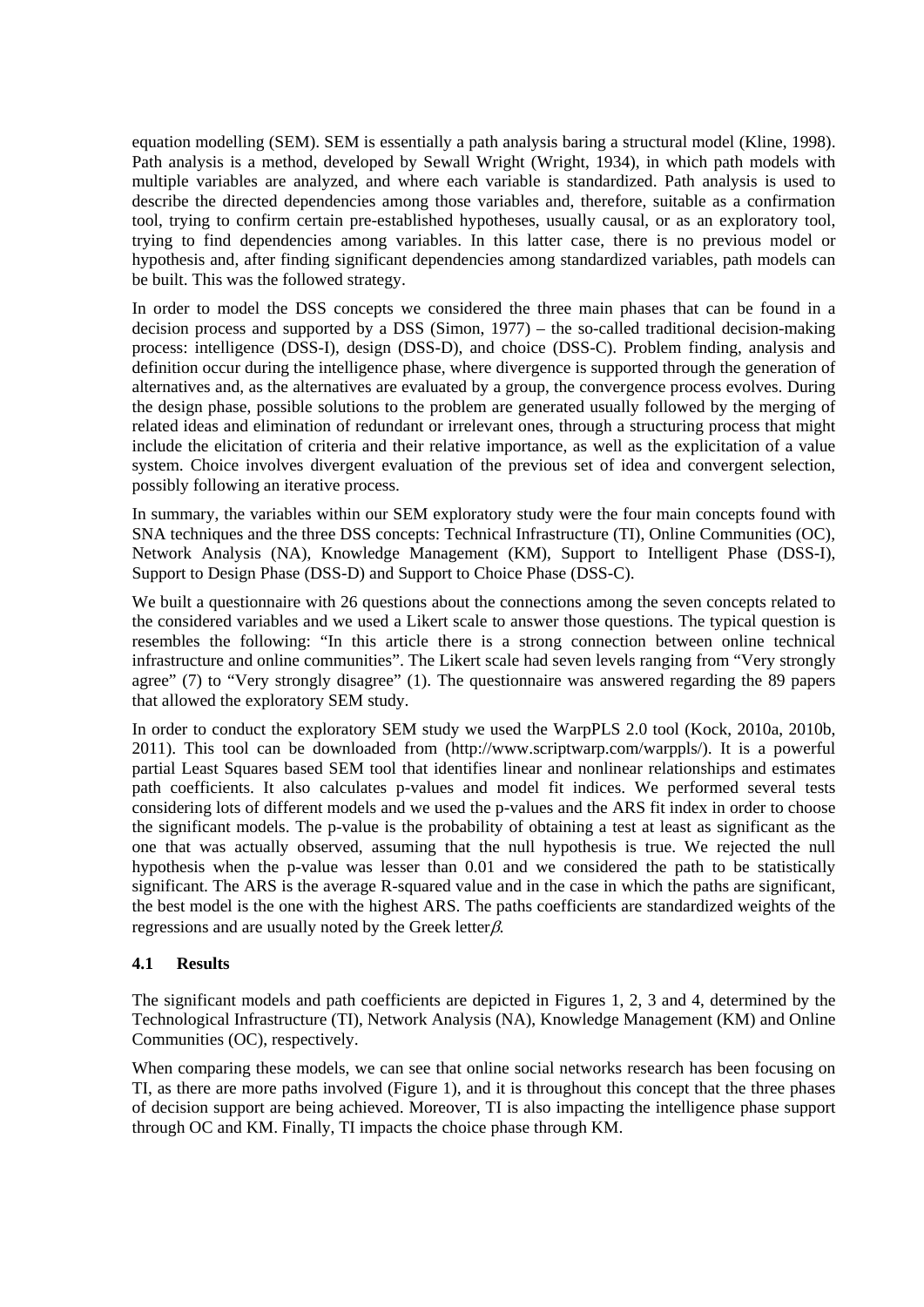Another major conclusion is that NA, KM and OC are basically being used, in the context of online software networking, to support the intelligence phase of decision processes (models of Figures 2, 3 and 4). It must also be noticed that NA is impacting both KM and OC as application purposes by them-selves (Figure 2).



*Figure 1. Path model of the TI variable.* 



*Figure 2. Path model of the NA variable.*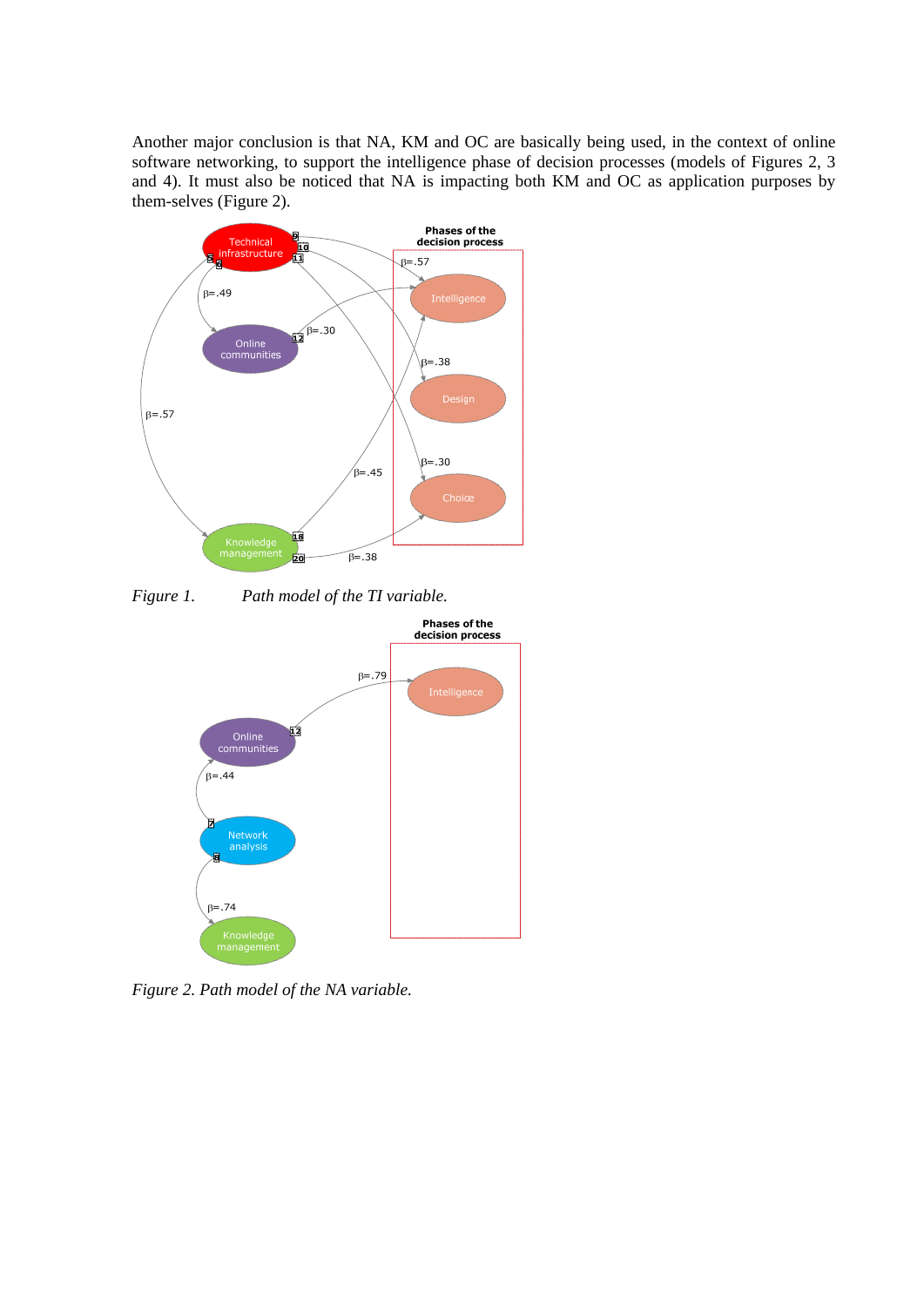

*Figure 3. Path model of the KM variable.* 



*Figure 4. Path model of the OC variable.* 

## **5 CONCLUSIONS AND FUTURE RESEARCH QUESTIONS**

We underwent an exhaustive exploration of the so called 'indexed publications' of research on applying online social networks to support decision making.

We applied social network analysis techniques and software in order to find the key concepts of the ongoing research and we found four concept clusters: technical infrastructure, representing the involved technical elements; online communities, representing people, users, teams and their interaction; network analysis, encompassing the analysis of organizations and distributed structures; and knowledge management, representing the objectives of knowledge creation, sharing, encoding, retrieval and representation.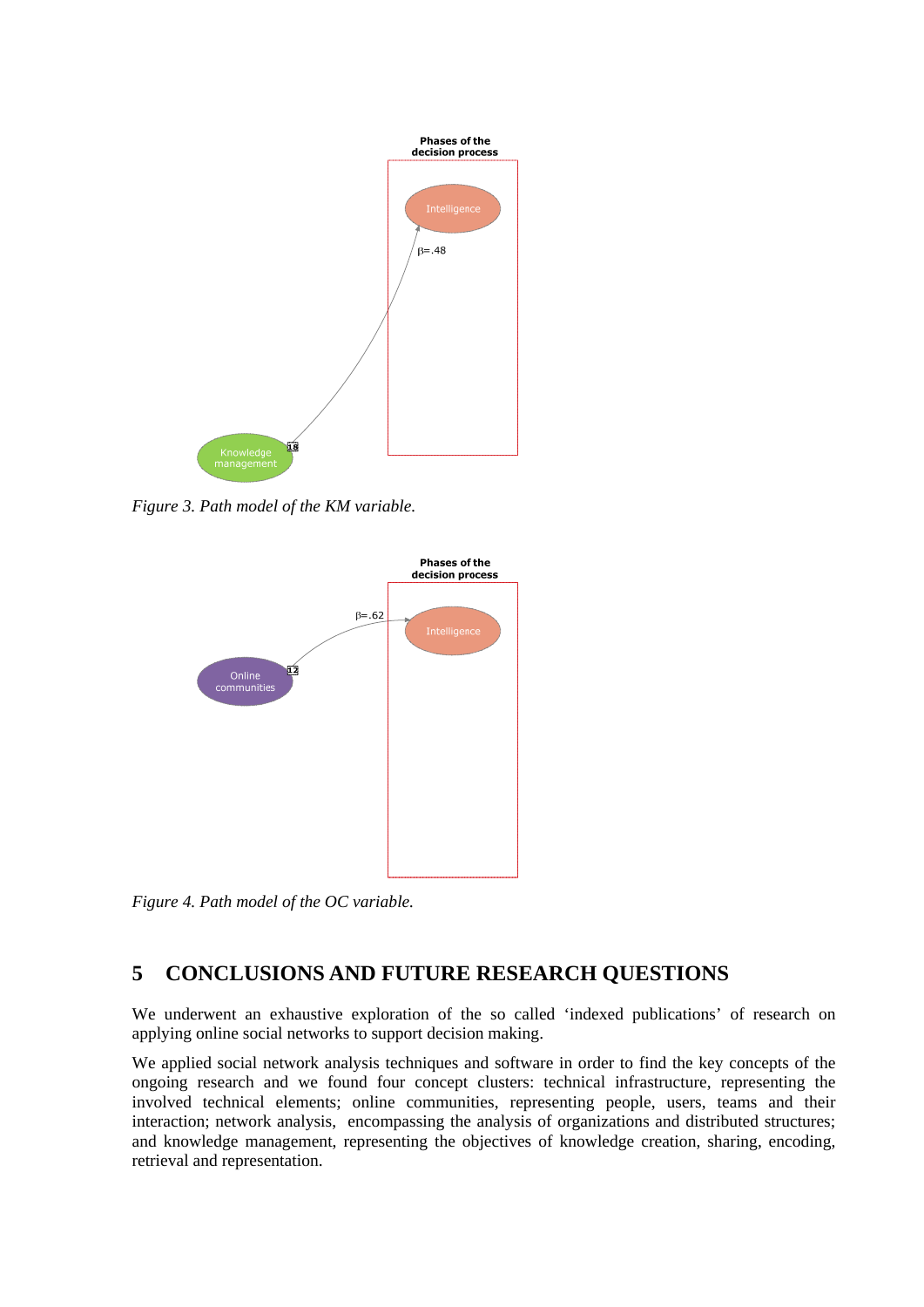We then wanted to find the impact of these concepts on the three main phases of the traditional decision making processes: intelligence, design and choice. We used SEM techniques to find path models among the concepts and found that online social networks are being used as technological infrastructures to support the three decision making phases and also to support knowledge management and online communities. Another major finding is that, besides the technological infrastructure, the other concepts are only being used to support the intelligence phase of a decision process.

The conclusions of this study are limited by the inherent subjectivity of the study, because several key options were taken solely based on the authors opinions.

In spite of the revealing results on the subject, a new unanswered question seems to arise: considering that online social networks concepts and applications are relatively new concepts, is that fair to study them under traditional decision making paradigms (like the three phase model)?

To answer this question, we will try to understand in future work if other decision making paradigms are being put forward by online social networks.

### **6 AKNOWLEDGEMENTS**

This work has been partially supported by FCT under project grant PEst-C/EEI/UI0308/2011.